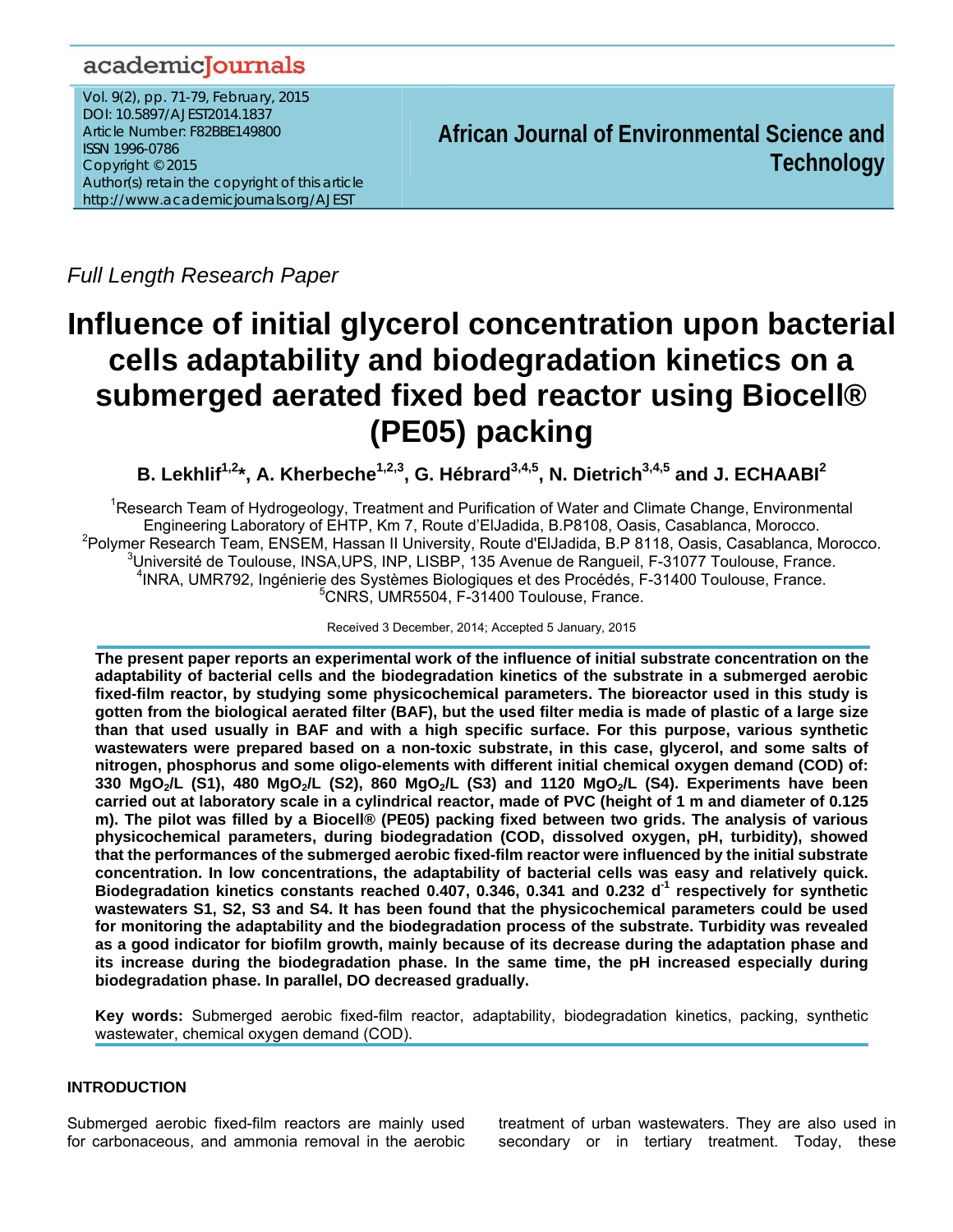

**Figure 1.** Removal of biological process of organic matter.

bioreactors have several applications in industry (Mendoza-Espinoza et al.,1999; Chaudhary et al., 2003). They combine compactness and high removal efficiencies in a large range of hydraulic and organic load. In secondary treatment, aerobic biological degradation of organic matters in submerged aerobic fixed-film reactor is made in the presence of bacteria according to the reactions in Figure 1.

This degradation involves three reactions in the same time: the first one (Reaction 1) corresponds to an oxidation of organic matter with  $H_2O$  and  $CO<sub>2</sub>$  as byproducts, it releases also energy, necessary to bacterial cells maintenance and growth; it uses external organic matter (Exogenous process). The second one (Reaction 2) is related to multiplication of bacterial cells using organic matters. The third one (Reaction 3) uses biomass when the dissolved substrate becomes rare (Endogenous process) and bacteria cells use their own reserves. The kinetics of the endogenous process reaction is relatively low as compared to the exogenous processes.

The packing filling the reactor allows the development of biofilm by its colonization over the available surface area, in which bacterial cells adhere to each other. These adherent cells are frequently embedded within a selfproduced matrix of extracellular polymeric substance (EPS) allowing the formation of biofilm (Horan, 2003; Harvey et al., 2011).

It is well known that the performances of bioreactors depends on biofilm growth, which could be influenced by several factors, among others: packing characteristics (Mendoza-Espinoza, 1999; Cheremisinoff, 2002; Prenafeta-Boldú et al., 2008), aeration conditions (Kassab et al., 2010; Jin et al., 2012; Albuquerque et al., 2012), substrate concentration and its nature in wastewater (Amrouche et al., 2011; Chen et al., 2012).

The submerged aerobic fixed-film reactor performances could be assessed by the biodegradation yield (Y). It is expressed as follows:

$$
Y(\%) = \frac{L_0 - L}{L_0} \tag{1}
$$

where: Y, Yield (%) removal of the substrate (in terms of BOD);  $L_0$ , Initial organic load of the substrate, expressed in BOD ( $MgO<sub>2</sub>/L$ ); L, final organic load of the substrate at time t, expressed in BOD ( $MQ_2/L$ ).

The removal performances could also be assessed by calculating biodegradation kinetics constants of organic pollution. In batch reactor, the most significant period in the growth cycle is the exponential growth phase, when the population of biomass is perfectly adapted to the substrate. The first-order model, neglecting endogenous respiration, provides accurate simulations of biodegradation kinetics. It can be written as follows (Cheremisinoff, 2002; Mara, 2003):

$$
\frac{dL}{dt} = -k_t \times L \tag{2}
$$

where:

t: time (d); kt: first-order BOD biodegradation kinetics constant expressed as  $(d<sup>-1</sup>)$  depending on the temperature according to the following expression:

$$
k_t = k_{t_0} \times \theta^{(T - T_0)}
$$
\n(3)

where: first-order BOD biodegradation kinetics constant at T0, expressed as  $(d^{-1})$ ; : temperature coefficient, equal to 1.032, this value is in the range of those given by Lesouef et al. (1992) and Queinnec et al. (2006).

T: Temperature of the synthetic wastewater expressed in  $^{\circ}$ C; T<sub>0</sub>: Standard temperature at 20 $^{\circ}$ C.

The integration of equation 2, taking into account equation 3, provide the expression of substrate degradation in time:

$$
L = L_0 \times 10^{-[k_{t_0} \times \theta^{(T-T_0)} \cdot t]}
$$
\n(4)

The linearization of this equation allows the determination of the constant using semi-logarithmic coordinates according to Equation 5.

```
*Corresponding author. E-mail: lekhlif@yahoo.fr. Tel: +212664728014.
```
Author(s) agree that this article remain permanently open access under the terms of the Creative Commons Attribution License 4.0 International License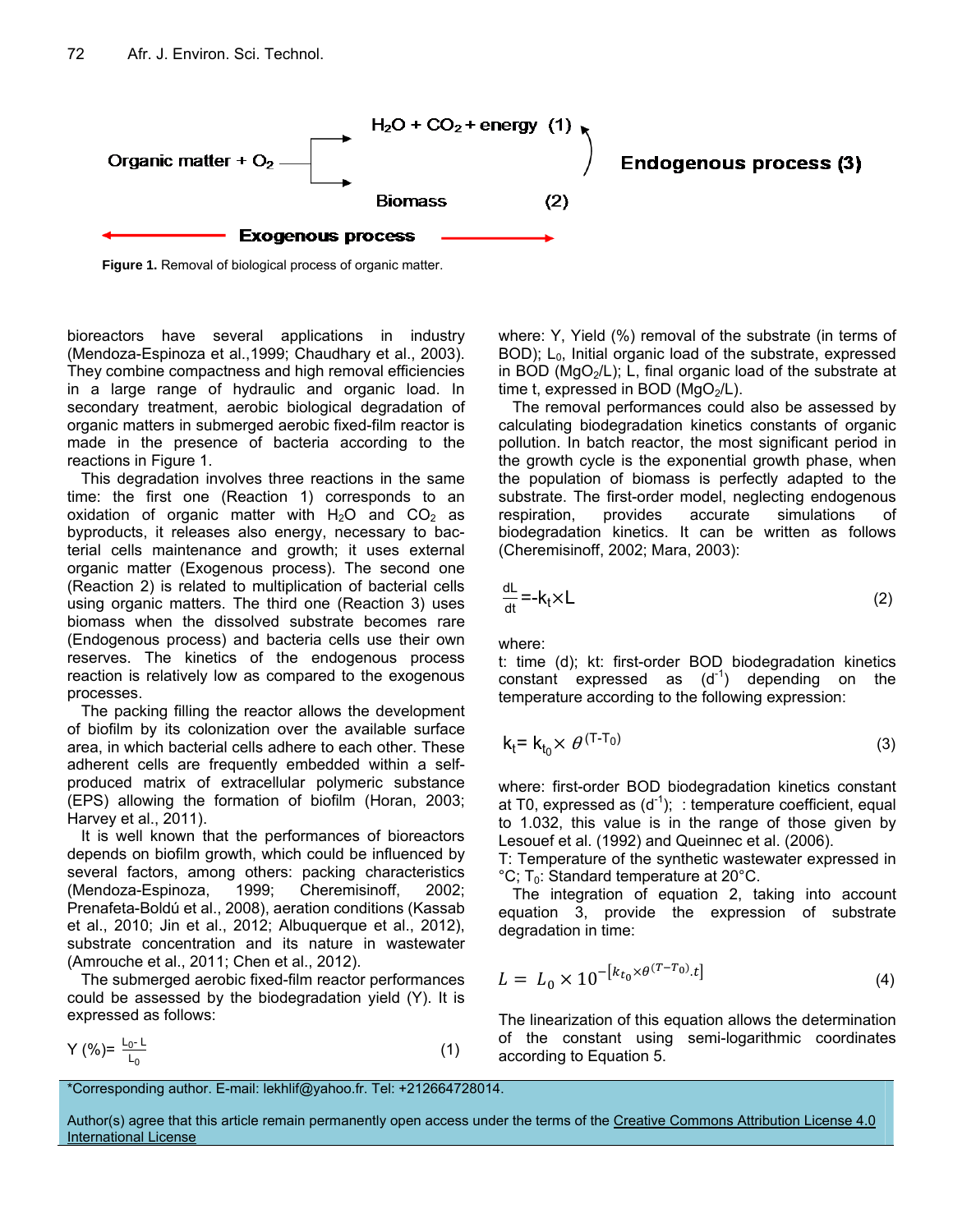

**Figure 2.** Experimental setup.

$$
log \frac{L}{L_0} = k_{t_0} \theta^{(T - T_0)} \times t
$$
 (5)

This equation was used in this study. Glycerol substrate used is pure. So the COD will be considered almost equal to the BOD (Mara, 2003).Other physicochemical parameters such as conductivity, pH, dissolved oxygen and turbidity could be linked to the assessment of submerged aerobic fixed-film reactors performances (Mendoza-Espinoza et al., 1999; Akin et al., 2005; Albuquerque et al., 2012) and could give some explanations about the efficiency of this bioreactor against wastewater treatment. This work aimed to study the effect of initial concentration of the synthetic wastewater on the adaptability of bacterial cells on a submerged aerobic fixed-film reactor packing on surface area and the biodegradation kinetics; four tests were made with concentrations: 330 MgO<sub>2</sub>/L (S1), 480 MgO<sub>2</sub>/L (S2), 860  $MgO_2/L$  (S3) and 1120  $MgO_2/L$  (S4).

#### **MATERIALS AND METHODS**

#### **Experimental setup**

Experiments were carried out in a reactor operating in batch mode (Figure 2). It was a cylindrical column, with height of 1 m and diameter of 0.125 m, made of opaque PVC. It was filled with 5 L of the synthetic wastewater. The air was introduced at the bottom of the column through an air flow equal to 10 L/h, by a rectangular diffuser  $(8 \times 1 \text{ cm})$ .

The bioreactor was filled with Biocell® packing (Figure 2) with excellent physical characteristics (Table 1). It was supported by a

**Table 1.** Physical properties of packing.

| <b>Name</b>                       | Biocell® (PE05)     |
|-----------------------------------|---------------------|
| Color                             | White               |
| Material                          | Virgin Polythene    |
| Average particle diameter (mm)    | 25                  |
| Average particle height (mm)      | 12                  |
| Specific surface area $(m^2/m^3)$ | ~127                |
| Density ( $kg/m3$ )               | 95                  |
| Number of particles ( $/m3$ )     | $1.353 \times 10^5$ |
| Bed porosity (%)                  | 92.5                |

grid placed just above the air sparger at the bottom of the column for maintaining the packing fixed. Another grid was used to fix this packing to avoid its flotation by the effect of crossing air bubbles.

#### **Synthetic wastewaters preparation and experiments conduct**

Synthetic wastewaters were prepared in COD/N/P ratio of 100/4/1 (EPA, 1997; Mara, 2003) (Table 2), using distilled water. Pure glycerol was the organic substrate. Salts of sodium nitrate (nitrogensource) and potassium phosphate (phosphorus source) and some oligoelements (FeSO<sub>4</sub>, MgSO<sub>4</sub>, MnSO<sub>4</sub> and CaSO<sub>4</sub>) were also added to synthetic wastewaters prepared. Doses of oligoelements were low (Mara, 2003; Jin, 2012).

To initiate the adaptation, inoculation by bacterial flora was made in the reactor. This bacterium was extracted from soil (Mara, 2003; Horan, 2003). Table 3 illustrates the physicochemical characteristics of synthetic wastewaters.

#### **Submerged aerobic fixed-film reactor performances monitoring**

Chemical oxygen demand (COD) and turbidity were monitored using a photometer type Palintest 7000. pH and dissolved oxygen were measured using a Hach sensor 40d-HQ -Multi parameters, which can also measure the temperatures of water and air. The conductivity was measured by Orion model 125. For measuring the COD concentrations, samples from the bioreactor were filtered through filters having a pore size of 0.45 µm. For the other parameters, measurements were realized directly in samples.

### **RESULTS AND DISCUSSION**

#### **COD and biodegradation kinetics evolution**

COD results are presented in Figure 3. According to the figure, the same appearance was shown in COD curves. In fact, it shows three principal phases. The first slow phase correspond to the adaptation of bacteria cells to the substrate and also to the hydraulic batch mode conditions (adaptation phase). The time of this adaptation increased with the initial concentration as notified by some authors (Amrouche et al., 2011; Dey et al., 2010). This time was 1 day for S1 and S2, 2.5 days for S3 and 3.5 days for S4. After this time, the substrate concentration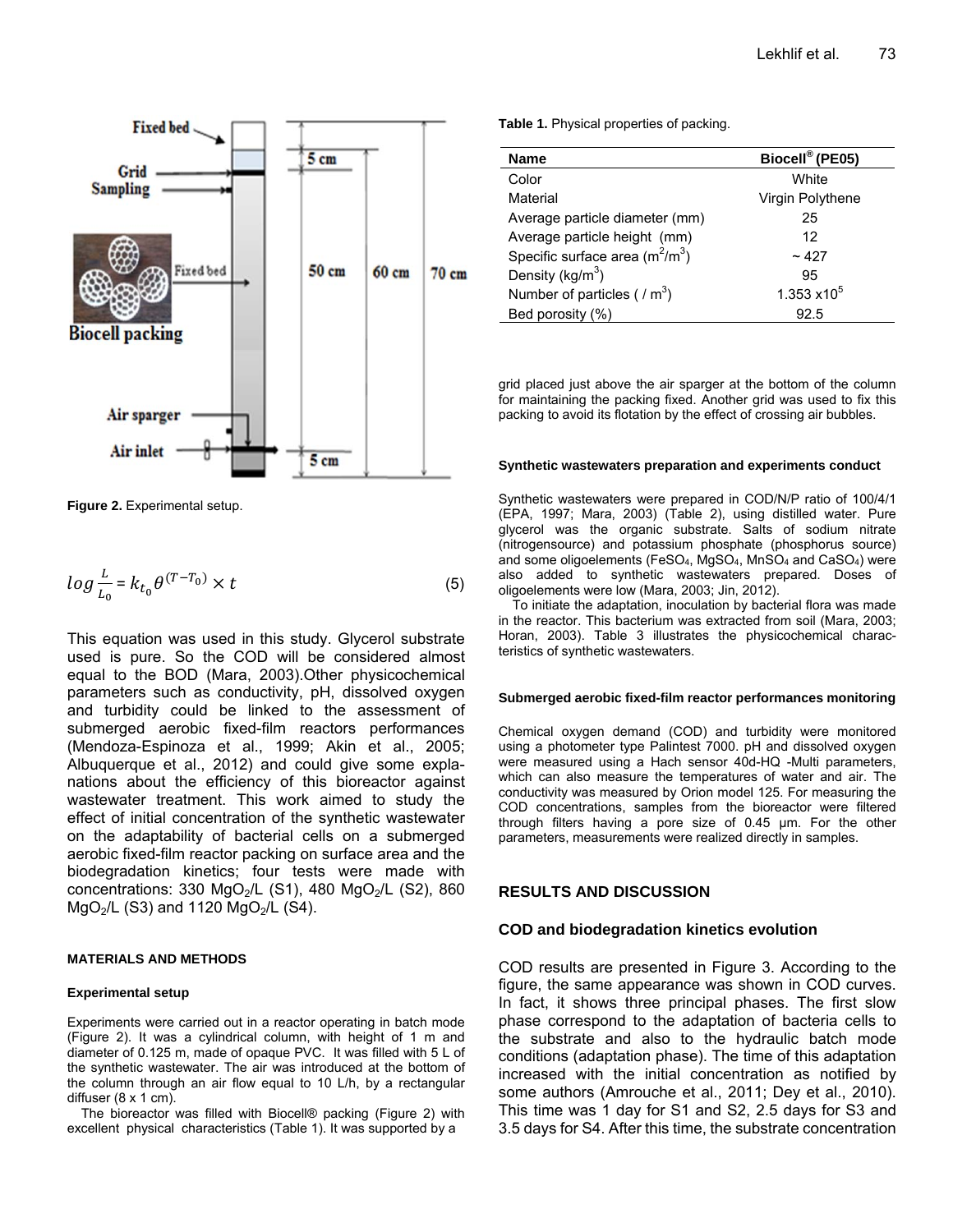|                                      | S <sub>1</sub> | S <sub>2</sub> | S <sub>3</sub> | S4   |
|--------------------------------------|----------------|----------------|----------------|------|
| <b>Synthetic wastewaters</b>         |                |                | (Mg/L)         |      |
| $C_3H_8O_3$                          | 300            | 400            | 750            | 1000 |
| NaNO <sub>3</sub>                    | 12             | 16             | 20             | 40   |
| KH <sub>2</sub> PO <sub>4</sub>      | 3              | 4              | 5              | 10   |
| ZnSO <sub>4</sub> .7H <sub>2</sub> O | 0.3            | 0.4            | 0.8            | 1    |
| FeSO <sub>4</sub> .7H <sub>2</sub> O | 0.3            | 0.4            | 0.8            | 2    |
| MnCl <sub>2</sub>                    | 0.3            | 0.4            | 0.8            | 3    |
| CaSO <sub>4</sub>                    | 0.07           | 0.1            | 0.23           | 0.25 |
| MgSO <sub>4</sub> .7H <sub>2</sub> O | 0.03           | 0.04           | 0.1            | 0.1  |

|  |  |  | Table 2. Synthetic wastewaters compositions. |
|--|--|--|----------------------------------------------|
|--|--|--|----------------------------------------------|

**Table 3.** Physicochemical characteristics of synthetic wastewaters.

| <b>Parameters of</b><br>synthetic wastewaters |                       | S1   | S <sub>2</sub> | S3    | S4   |
|-----------------------------------------------|-----------------------|------|----------------|-------|------|
| <b>COD</b>                                    | (MgO <sub>2</sub> /L) | 330  | 480            | 860   | 1120 |
| Water T°                                      | (°C)                  | 25   | 25.5           | 15.1  | 14.3 |
| Air $T^{\circ}$                               | (°C)                  | 25.3 | 26.2           | 14.5  | 14   |
| Conductivity                                  | (µS/cm)               | 1185 | 1320           | 1584  | 1955 |
| Turbidity                                     | (NTU)                 | 10   | 28             | 28    | 30   |
| pH                                            |                       | 7.92 | 8.2            | 7.63  | 8.23 |
| <b>DO</b>                                     | (Mg/L)                |      | 10.32          | 10.28 | 9.35 |



**Figure 3.** COD evolution versus time.

manifested a slow decrease. The second phase corresponded to the removal of the substrate. This removal depended on initial concentration. In low COD concentration (330  $MgO<sub>2</sub>/L$ ), the time required was 3 days, moreover, this time was 4, 5 and more than 6 days, respectively for 480, 860 and 1120  $MgO<sub>2</sub>/L$ .

.

The third phase manifested a deceleration of the substrate concentration decrease. The COD tended to stabilize at times, an endogenous respiration has probably triggered after an almost total removal of the substrate (Reaction 3).

The biodegradation kinetics constants could be determined by linearization of the equation 5 and plotting log  $(L/L_0)$  against time as shown in Figure 4. Two different slopes of the glycerol biodegradation kinetics for each COD concentration removal have been noted. The first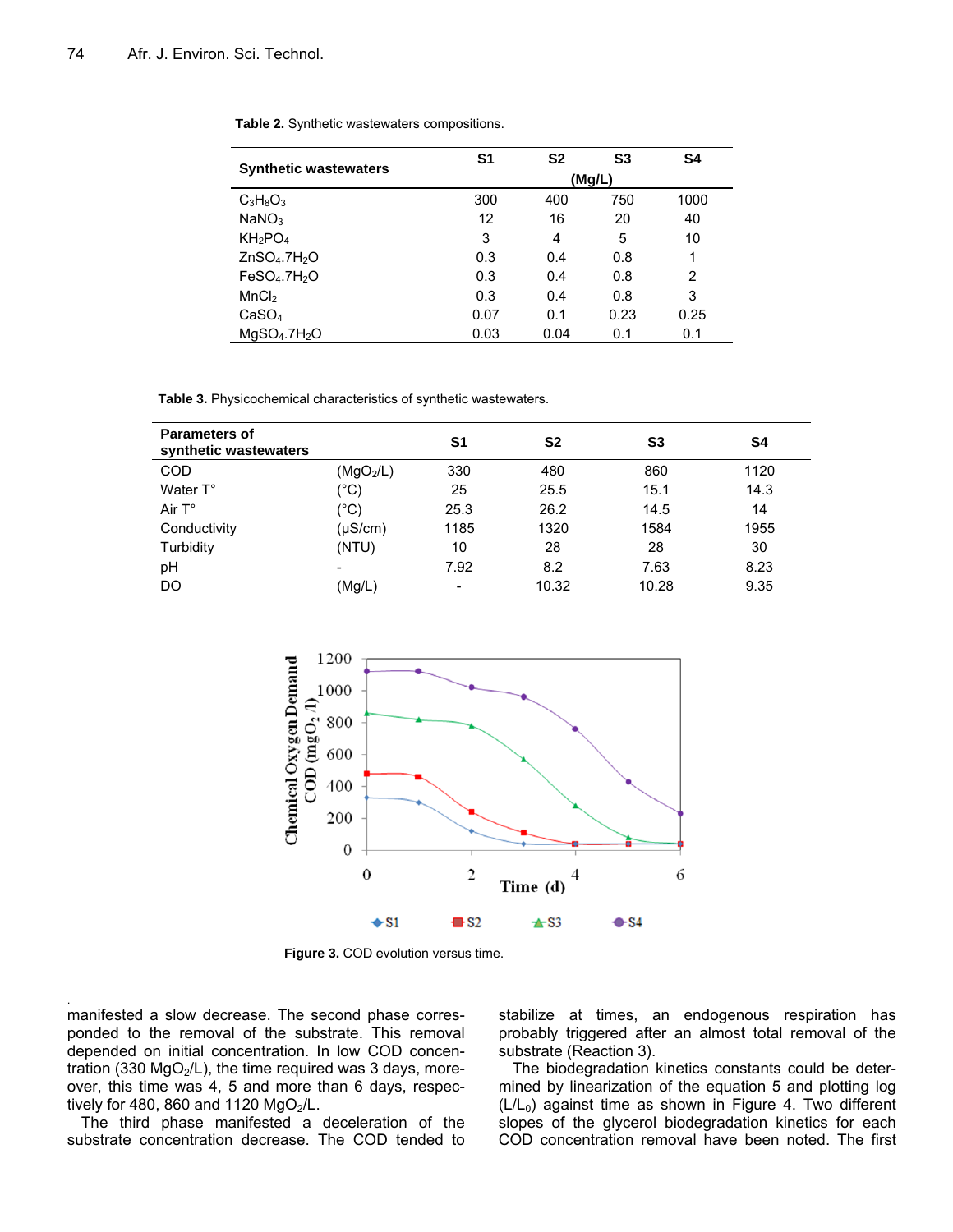

**Figure 4.** Semi-logarithmic glycerol biodegradation kinetics constants versus time.

**Table 4.** Biodegradation kinetics constants.

| Synthetic wastewater (MgO <sub>2</sub> /L) S1(330) S2 (480) S3 (860) S4 (1120) |       |       |       |       |
|--------------------------------------------------------------------------------|-------|-------|-------|-------|
| Biodegradation kinetics $k_t(d^{-1})$                                          | 0.407 | 0.346 | በ 341 | 0.232 |

**Table 5.** Submerged aerobic fixed-film reactor purification yields (%) for S1, S2, S3 and S4.

| Synthetic wastewater (MgO2/L) S1 (330) S2 (480) S3 (860) S4 (1120) |       |       |       |       |
|--------------------------------------------------------------------|-------|-------|-------|-------|
| Purification yield (%)                                             | 94.9% | 91 7% | 91.8% | 79.5% |

one was slight; it corresponded to the adaptation phase where a little part of substrate was consumed. The second slope was pronounced; it represented the biodegradation phase. The substrate removal was a function of the initial concentration of glycerol. Table 4 shows the values of biodegradation kinetics constants of degradation phase depending on the initial concentration. Biodegradation yields of these tests were illustrated in Table 5.

Both Tables 4 and 5 showed that the adaptability of bacterial cells (quantified by biodegradation kinetics constants and purifications yields) was better at a low initial concentration of glycerol. This adaptability behavior does not depend on the glycerol molecule (not toxic), unlike other tests where it is associated with the toxicity of the substrate when it becomes limited, as found by some authors (Duan, 2011; Marrot, 2006). This result is consistent with the study of Dey et al. (2010). Papadia et al. (2011), also highlighted the influence of the initial concentration of substrate on different biological treatment systems (trickling filter, activated sludge, bioflottation, flow jet aeration) working in continuous hydraulic regime. It has been shown that the increase of the organic load affected adversely the removal rate of the wastewater pollution. Silva et al. (2011) conducted tests to evaluate biodegradation kinetics of winery wastewaters in an aerobic batch, varying substrate concentrations (1, 3, 5 and 7 g/L). The evolution of COD removal efficiency presented a sharp drop of COD concentration at the beginning of the biodegradation curve, better for low concentrations, followed by a gentle drop.

Authors indicated that the adsorption, possibly occurring opposite intermediate adsorption of some compounds before biodegradation, is an important factor that may affect the biodegradation process and lead to exaggerated degradation slopes (Li et al., 2009). Matsuo et al. (2001) indicated that the initial concentration of the substrate influenced the properties of biofilm and its performance of purification. They indicated also that in the presence of heavily loaded waste water, a thick and less dense biofilm is formed; this caused a difficulty in the transfer of nutrient for the development of the bacteria inside the biofilm, unlike weakly charged wastewater.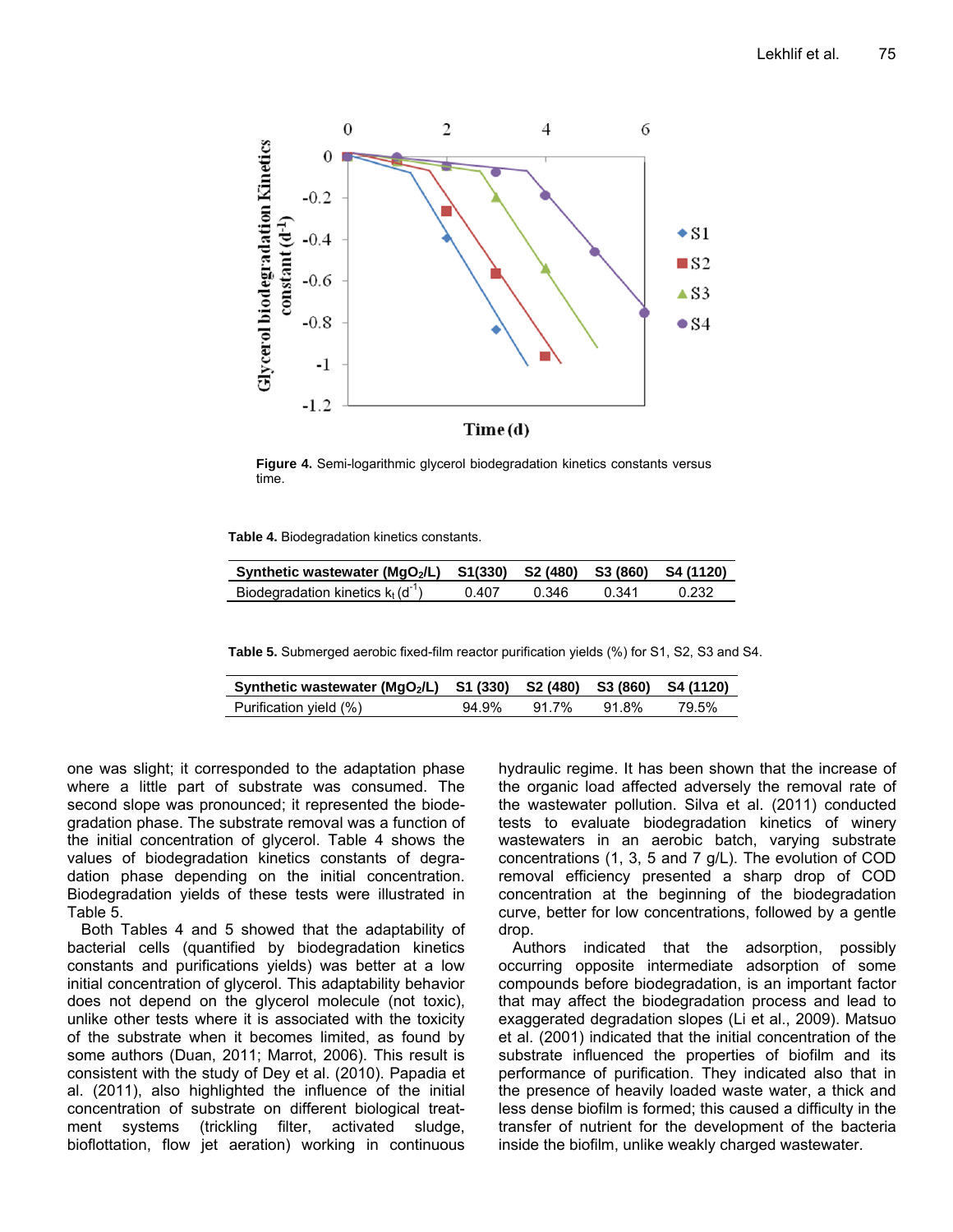

**Figure 5.** Turbidity evolution versus time.

# **Turbidity evolution**

Turbidity results for the different synthetic solutions are presented in Figure 5. Results illustrated in Figure 4 shows that the turbidity followed the same trend for all initial concentrations tested, except for S1 (330  $MgO<sub>2</sub>/L$ ). The turbidity decreased at the beginning for S2, S3 and S4, and then, it increased to reach a maximum. But for S1, turbidity increased probably because of the quick adaptation of bacteria as mentioned above, inducing an increasing in biomass formation (Reaction 2).

The different synthetic wastewaters have different initial turbidities, from 10 to 30 NTU. This was due to the quantity of matters, especially from soil, added to each synthetic wastewater, despite the filtration of synthetic wastewaters. On the adaptation phase, turbidity decreased probably by physical interception and the adsorption and flocculation of biofilm due to extracellular polymeric substances (EPS) secreted by bacteria (Zhang and Liu, 2005; Hongyuan et al., 2013).

The increase of turbidity coincided with the beginning of the degradation phase. These two processes occurred at the same time according to the Reactions 1 and 2. This increase may be due to some factors: augmentation of biomass quantity, a part of which can be detached by abrasion of biofilm due to the air flow or by gases (CH4,  $N2$ ,  $CO<sub>2</sub>$ , etc.) released by anaerobic/anoxic processes, generally produced when the thickness of biofilm became high. Turbidities reached a maximum, which depended on the initial concentration (Table 6).

Turbidity results confirm clearly those of COD, and allow the same conclusions concerning the behavior of batch bioreactor (Valentis, 1988; Kwok et al., 1998). So, the turbidity was a monitoring parameter which could characterize the stage of the biological process.

# **pH evolution**

pH experimental results are presented in Figure 6. Figure 6 shows, at the beginning, an increase of pH for S1 and S2 tests, a slight decreased for S3 and a constant evolution for S4. After the adaptation phase, a pH increasing trend was observed for all tests. The pH behavior in test S1 could be probably explained by their rapid kinetics. It could be corroborated by COD and turbidity results of S1.

During biodegradation, the pH measured in synthetic wastewaters resulted from an equilibrium between bacterial cells catabolism process  $(CO<sub>2</sub>$  formation from Reaction 1) and from the denitrification process (increase of pH), as reported by some researchers (Fabregas, 2004; Akin et al., 2005). It could also be affected by the stripping of  $CO<sub>2</sub>$  (Cohen et al., 2004, Morales et al., 2013).

To explain pH behavior, the biofilm detachment caused a degradation of biomass protein. Akin et al. (2005) and Fabregas (2004) showed that this increase could be explained by the denitrification which occurred during anoxic phase in a SBR. The noted decrease of DO as shown above limited the oxygen transfer in the synthetic wastewater and promotes the conditions of the denitrification which occurred in the biological matter. The pH could be used to monitor the biological process. Its evolution depended on turbidity and the aeration of synthetic wastewater.

# **Dissolved oxygen evolution**

DO results are illustrated in Figure 7. It has been clearly oxygen decreased continuously in S2 and S3 tests. Whereas, in S4 test, the observed initial DO was low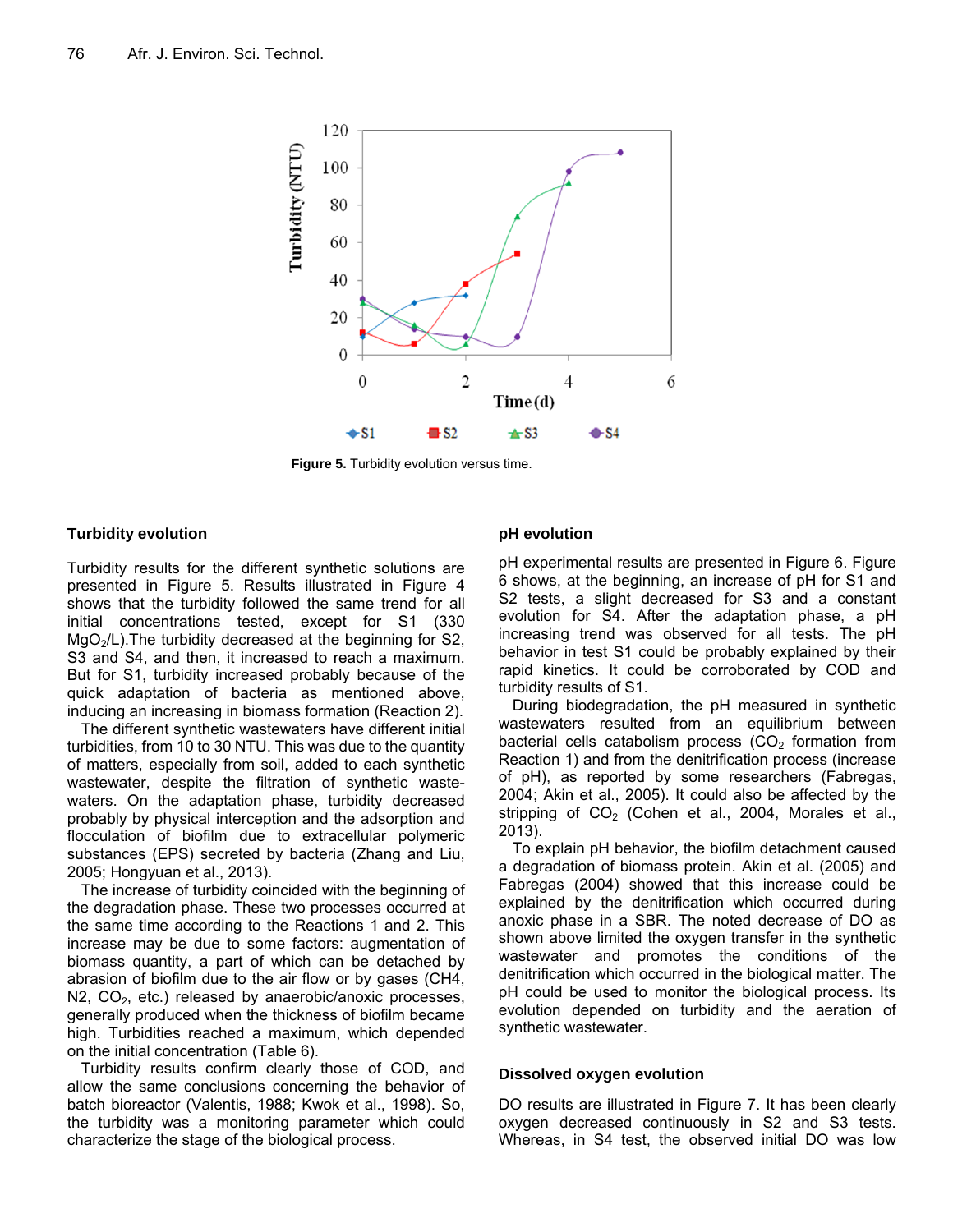

**Figure 6.** pH evolution versus time.

**Table 6.** Maximum turbidity versus initial concentration.

| Synthetic wastewater (MgO <sub>2</sub> /L) S1 (330) S2 (480) S3 (860) S4 (1120) |    |       |           |     |
|---------------------------------------------------------------------------------|----|-------|-----------|-----|
| Maximum turbidity (NTU)                                                         | 35 | ~1.50 | $\sim$ 90 | 110 |



**Figure 7.** Dissolved oxygen evolution versus time.

**Table 7.** Dissolved oxygen concentration as function of initial concentration of substrate.

| Test                          | Dissolved oxygen concentration |
|-------------------------------|--------------------------------|
| S2 (480 $MgO2/L$ )            | 10.32                          |
| S3 (860 $MgO2/L$ )            | 10.28                          |
| S4 (1120 MgO <sub>2</sub> /L) | 9.35                           |

(Table 7). DO increase before a decrease. This behavior can be explained by the viscosity of S4 synthetic wastewater, due to its high concentration (1120  $MgO<sub>2</sub>/L$ ), which prevents an efficient oxygen transfer (Stemmet et al., 2008; Kherbeche et al., 2013). But, during the adaptation phase a little part of substrate was consumed, so a DO increase was observed. After that, the DO decreased because of the substrate consumption by bacterial cells during biodegradation phase (Reaction 1).

The oxygen transfer could also be decreased because of the biological suspended matter, as reported by some authors (Rosenberger, 2003; Germain et al., 2007). It controlled both kLa20 and α-factor. Moreover, biological suspended matter accounted for the effects of the viscosity (Garcia-ochoa et al., 2000; Jin et al., 2001; Rosenberger, 2003). On the other hand, the α-factor was affected by the surfactants through EPS secreted by biological matter. Jimenez et al. (2014) showed a strong depression in bubble rise velocity and mass transfer in the presence of surfactants.

When transferring, oxygen must penetrate through the soluble microbial products (SMP) and then diffuse through the flock matrix (EPS) (Jimenez et al., 2014).

However, during biological process, the substrate could be transformed to some bio products which acted as surfactant agents, and affected the oxygen transfer (Garcia-ochoa et al., 2005; Painmanakul, 2005). So, the DO was correlated with the process biodegradation through its diminution during the process.

## **Conclusions**

The main conclusions that could be drawn from this study are:

1. The various stages of the process of biological degradation occurring in a batch reactor are the adaptation, the degradation of the substrate and the endo genous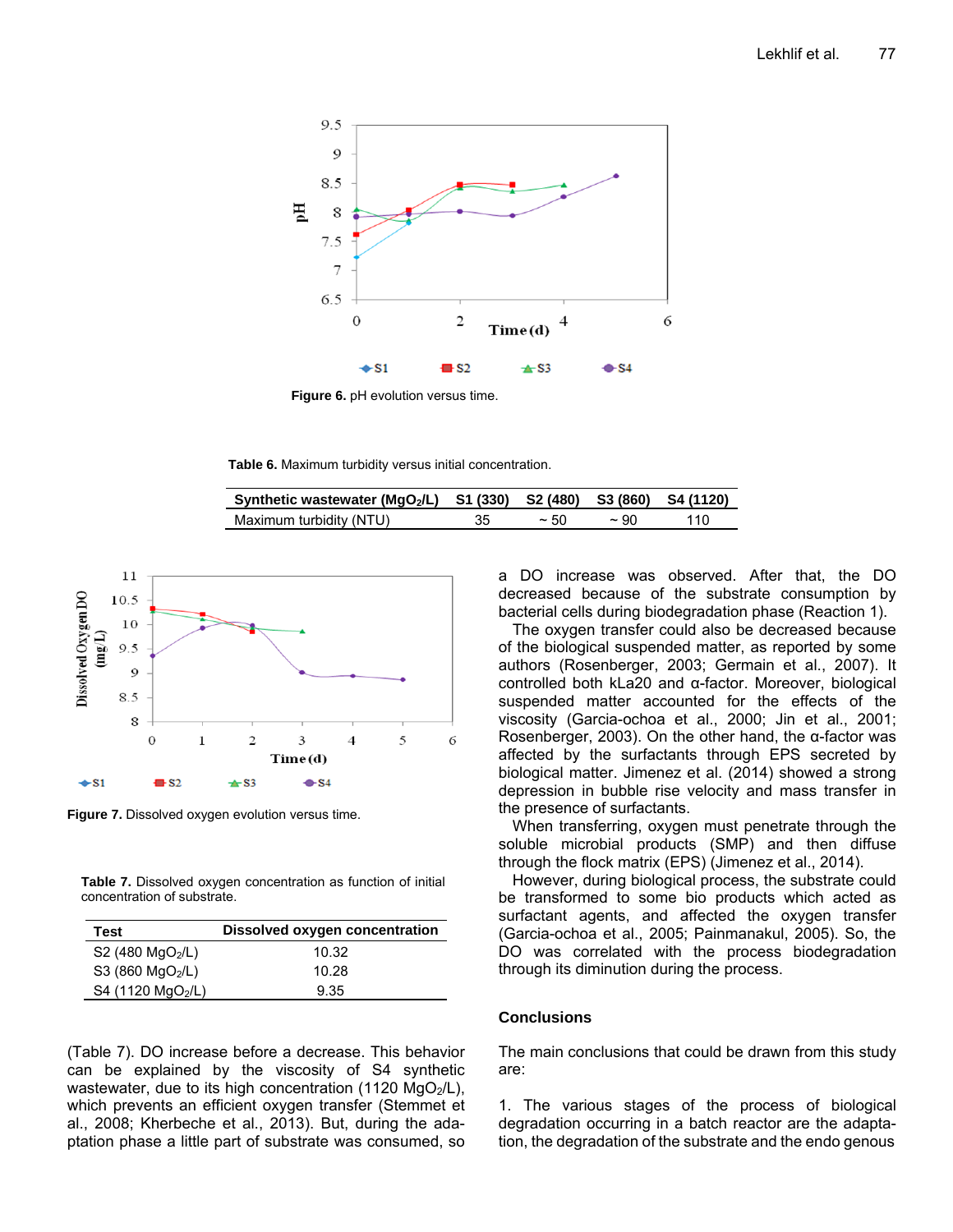#### respiration.

2. The biological kinetics presents two slopes, the first one is slight and corresponds to the adaptation phase, the second one is accentuated, and it corresponds to the biodegradation phase.

3. When the substrate concentration is low, the duration of the adaptation phase is small and the elimination of the substrate is easy.

4. The tests gave excellent results in terms of the abatement rates: 94.2% (S1), 91.7% (S2), 91.8% (S3) and 79.5% (S4) which corroborated with calculated biological kinetics constants (0.407  $d^1$  (S1), 0.346  $d^1$  $(S2)$ , 0.341 d<sup>-1</sup>(S3), and 0.232 d<sup>-1</sup>(S4)). These results confirmed also the good adaptability at low concentrations of substrate.

5. The turbidity was revealed as a great indicator of bacteria metabolism. Its increase coincided with the beginning of the substrate degradation; several factors were acting in the same time: development of bacteria cells in which, a part was detached by abrasion due to the air flow or by the anaerobic/anoxic process occurring when the thickness of biofilm increased.

6. In the same time, the pH increased when the turbidity increased and dissolved oxygen decreased because of aerobic bacteria metabolism, striping of  $CO<sub>2</sub>$  and increasing in viscosity due to some metabolites produced during biological reaction.

# **Conflict of interests**

The authors did not declare any conflict of interest.

#### **REFERENCES**

- Akin B, Ugurlu A (2005). Monitoring and control of biological nutrient removal in a sequencing batch reactor. Process Biochem.40:2873- 2878.
- Albuquerque A, Makinia J, Pagilla K (2012). Impact of aeration conditions on the removal of low concentrations of nitrogen in a tertiary partially aerated biological filter. Ecol. Eng. 44:44-52.
- Chaudhary DSVigneswaran S, Ngo H, Shim WG, Moon H (2003).Biofilter in Water and Wastewater Treatment. Korean J. Chem. Eng., 20:1054-1065.
- Chen S, Hu W, Xiao Y, Deng Y, Jia J, Hu M (2012). Degradation of 3 phenoxybenzoic acid by a Bacillus sp. PLoS One.7: e50456.
- Cheremisinoff NP (2002). Handbook of Water and Wastewater Treatment Technologies. Elsevier.
- Cohen Y, Kirchmann H (2004). Increasing the pH of wastewater to high levels with different gases CO<sub>2</sub> stripping.Water Air Soil Pollut. 159:265-275.
- Dey S, Mukherjee S (2010). Performance and kinetic evaluation of phenol biodegradation by mixed microbial culture in a batch reactor. Int. J. water Environ. Eng.. 2:40-49.
- Duan Z (2011). Microbial degradation of phenol by activated sludge in a batch reactor. Environ. Prot. Eng. 37:53-63.
- EPA (1997).Wastewater Treatment manuals Primary, secondary and tertiary treatment. Environmental protection agency.
- Fabregas TV (2004). SBR Technology for wastewater treatment : suitable operational conditions for a nutrient removal. Thesis.
- Garcia-ochoa F, Castro E, Santos V (2000). Oxygen transfer and uptake rates during xanthan gum production. Enzym. Microb. Technol. 27:680-690.
- Garcia-ochoa F, Gomez E (2005).Prediction of gas-liquid mass transfer in sparged stirred tank bioreactors. Biotechnol. Bioeng. 92:761-772.
- Germain E, Nelles F, Drews A, Pearcec M, Kraumeb M, Reida E (2007). Biomass effects on oxygen transfer in membrane bioreactors. Water Res. 41:1038-1044.
- Harvey G, Hasibul H, Dipesh D, Charles M, Hung YT (2011). Biofilm Fixed Film Systems. Water. 3:843-868
- Hongyuan L, Wenchao G (2013). Research on biological aerate filter with volcanic filter for pretreatment of micro-polluted source water in lower temperature. Afr. J. Microbiol. Res. 7:4794-4800.
- Horan N (2003). Handbook of Water and Wastewater Microbiology. Elsevier.
- Jin B, Yu Q, Yan X, Van Leeuwen J (2001). Characterization and imporvement of oxygen transfer in pilot plant external air-lift bioreactor for mycelial biomass production. MicrobBiotechnol. 17:265-272.
- Jin Y, Ding D, Feng C, Tong S, Suemura T, Zhang F (2012). Performance of sequencing batch biofilm reactors with different control systems in treating synthetic municipal wastewater.Bioresour. Technol. 104:12-18.
- Kassab G, Halalsheh M, Klapwijk A, Fayyad M, Van Lier JB (2010). Sequential anaerobic-aerobic treatment for domestic wastewater - a review. Bioresour. Technol. 1013299. 101:3299-3310.
- Kherbeche A, Milnes J, Jimenez M, Dietrich N, Hébrard G, Lekhlif B (2013). Multi-scale analysis of the influence of physicochemical parameters on the hydrodynamic and gas–liquid mass transfer in gas/liquid/solid reactors. Chem. Eng. Sci. 100: 515-528.
- Kwok W, Picioreanu C, Ong S, Van Loosdrecht MC, Ng W, Heijnen J (1998). Influence of biomass production and detachment forces on biofilm structures in a biofilm airlift suspension reactor. Biotechnol. Bioeng. 58:400-407.
- Lesouef A, Payraudeau M, Rogalla F, Kleiber B (1992). Optimizing nitrogen removal reactor configurations by on-site calibration of the IAWPRC activated sludge model. Water Sci. Technol. 25:105-123.
- Li WW, Li XD, Zeng KM (2009). Aerobic biodegradation kinetics of tannic acid in activated sludge system. Biochem. Eng. J. 43:142-148.
- Mara D (2003).Domestic Wastewater treatment in developing countries. Marrot B, Barrios-Martinez A, Moulin P, Roche N (2006).
- Biodegradation of high phenol concentration by activated sludge in an immersed membrane bioreactor. Biochem. Eng. J. 30:174-183.
- Matsuo T, Hanaki K, Takizawa S, Satoh H (2001). Advances in Water and Wastewater treatment technology - Molecular technology, nutrient removal, sludge reduction and environmental health.
- Mendoza-Espinoza L, Stephenson T (1999). A review of biological aerated filters (BAF) for wastewater treatment. Environ Eng Sci. 16:201-216.
- Morales N, Boehler MA, Buettner S, Liebi C, Siegrist H (2013). Recovery of N and P from urine by struvite precipitation followed by combined stripping with digester sludge liquid at full scale.Water. 5:1262-1278.
- Painmanakul P (2005). Analyse locale du transfert de matière associé à la formation de bulles générées par différents types d'orifices dans différentes phases liquides Newtoniennes : étude expérimentale et modélisation. Thèse de Doctorat.
- Papadia S, Rovero G, Fava F, Di Gioia D (2011). Comparison of different pilot scale bioreactors for the treatment of a real wastewater from the textile industry. Int. Biodeterior. Biodegradation. 65:396-403.
- Prenafeta-Boldú FX, Illa J, van Groenestijn JW, Flotats X (2008). Influence of synthetic packing materials on the gas dispersion and biodegradation kinetics in fungal air biofilters. Appl. Microbiol. Biotechnol. 79:319-327.
- Queinnec I, Ochoa J, VandeWouwer A, Paul E (2006). Development and calibration of a nitrification PDE model based on experimental data issued from biofilter treating drinking water. Biotechnol.Bioeng. 94:209-222.
- Silva F, Pirra A, Sousa J, Arroja L, Capela I (2011). Biodegradation Kinetics of winery wastewater from port wine production. Chem. Biochem. Eng. 25:493-499.
- Stemmet CP, Bartelds F, Van Der Schaaf J, Kuster BFM, Schouten JC (2008). Influence of liquid viscosity and surface tension on the gas– liquid mass transfer coefficient for solid foam packings in co-current two-phase flow. Chem. Eng. Res. Des. 86:1094-1106.